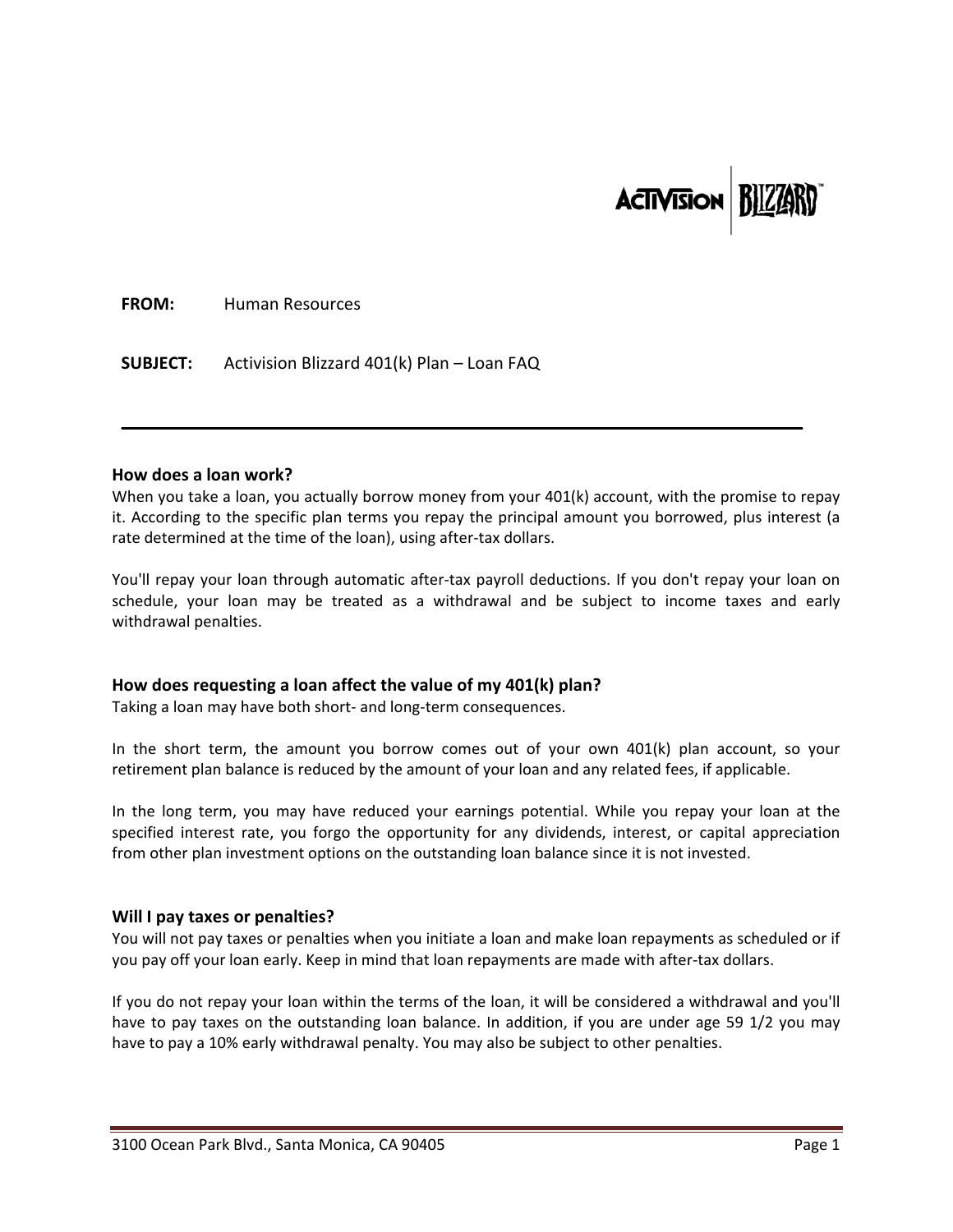## Can I still make contributions to my account if I take out a loan? Is there a penalty period?

Yes, you can continue to make contributions if you take out a loan.

## **What happens if my retirement plan value drops?**

Sometimes your 401(k) plan value may drop between the time you request a loan and the time it is processed and, as a result, you may not qualify for the amount requested due to market value fluctuation.

You can often avoid this by requesting a loan for an amount less than the maximum amount available.

## **How much can I borrow? How is the available loan amount calculated?**

The amount you are allowed to borrow is determined by current regulations and the plan's provisions. The maximum you can borrow is the lesser of 50% of your vested balance, or \$50,000 (minus your highest outstanding loan balance during the previous 12 months). Outstanding and previously defaulted loans with an outstanding balance can impact your available amount.

## *Example ‐ No Outstanding Loan*

Bea has a plan balance of \$40,000. She is 100% vested, and has never taken a loan. Bea is eligible to take *a loan of \$20,000.*

#### *Example ‐ Outstanding Loan*

Len has a plan balance of \$100,000. He is 100% vested in his balance, and in the past year, has taken a *plan loan of \$10,000. Len is eligible to take a plan loan of \$40,000.*

## **What are the loan terms?**

Once you actually take out a loan, the loan terms are set by the IRS and by the plan. Loan terms vary according to the type of loan you would like to take. Loan terms are calculated and presented during the process of modeling or requesting a loan.

## **What is the minimum balance needed to take out a loan?**

The minimum loan amount you can take is \$1,000 and is based on the plan's rules. Additionally, since the minimum you can borrow is the lesser of 50% of your vested balance, or \$50,000, you would need to have \$2,000 vested benefit to get a \$1,000 loan.

## **What if my loan is for the purchase of a principal residence?**

If your loan is for the purchase of your principal residence, you may need to provide a signed copy of your purchase and sales agreement, a construction contract from your builder, a mortgage commitment letter, or other documentation as specified by Activision Blizzard.

If you take a loan for the purchase of your principal residence from your 401(k) plan account, but do not use it to purchase a principal residence, the loan may be treated as a taxable distribution for the year in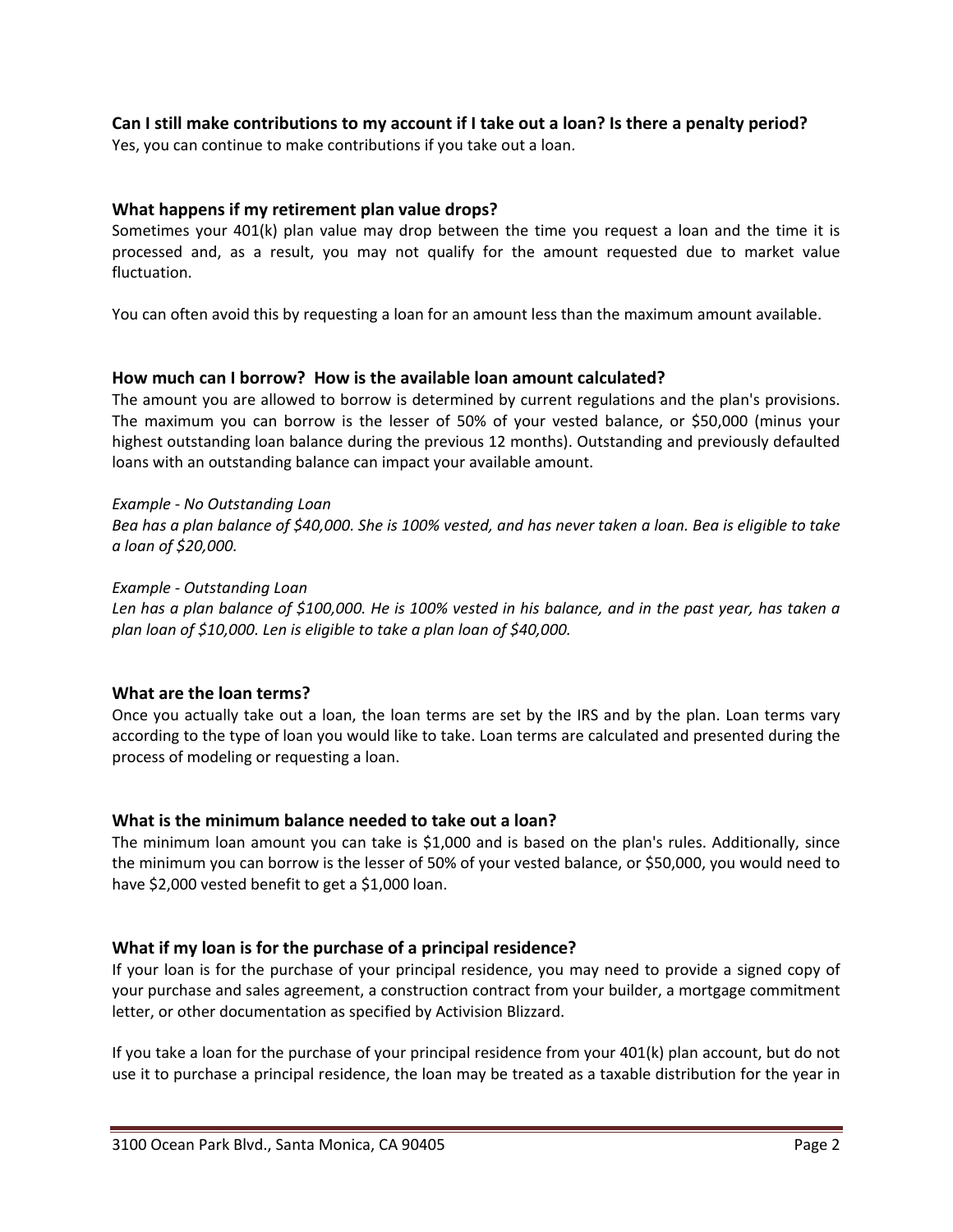which the loan was taken. The loan amount would also be subject to income taxes and may be subject to early withdrawal penalties.

If you accept a loan with a repayment period that exceeds 5 years, you are agreeing that: (1) you will use the proceeds of this loan for the purchase of a home which will become your principal residence within a reasonable period of time; (2) you are obligated to retain and, upon request, to make available to the Plan Administrator or to any regulatory body documentation sufficient to prove that the purpose of this loan was to purchase your principal residence; and, (3) if your loan is not used for the purchase of your principal residence, your loan will be treated as a taxable distribution to you in the year the loan was made and be subject to income taxes and penalties.

## **How long will it take to get my money?**

The amount of time that it will take for you to receive your loan proceeds depends on three things: whether or not additional paperwork is required, the plan's loan approval process and the loan delivery method you choose.

Some types of loans require additional paperwork (in the case of home loans) or your spouse's signature on documentation. The loan documents will be sent to you, and you'll need to complete, sign, and return them according to the instructions provided. More information about whether a loan requires paperwork can be found under the View Details link next to the name of loans available to you.

Loan delivery methods vary. Options available to you may include regular mail (7 to 10 business days), express mail, \$25.00 fee will generally apply (3 to 5 business days), and direct deposit (3 to 5 business days if your bank account is already on file and active). Once your loan request is processed, you'll receive the loan in 7 to 10 business days by regular mail, and 3 to 5 business days if you choose express delivery or direct deposit.

If you request "regular mail" as the delivery method, a signature is not required. If you request "express delivery", a signature may be required upon delivery at the discretion of the overnight carrier.

These timeframes are from the date your loan request is processed.

## **Can I receive my money faster?**

The express delivery fee is \$25.00 (3 to 5 business days) or direct deposit (3 to 5 business days if your bank is already on file and active). These timeframes are from the date your loan request is approved and processed.

## **How do I process a loan online?**

If a loan is available ‐

- 1. Check the Loans page to see if you are eligible to take a loan and if so how much you can borrow.
- 2. Use the "Model a Loan" link to select the type of loan (general purpose or home purchase if available), amount you want to borrow and how long you want to borrow it and click "Calculate".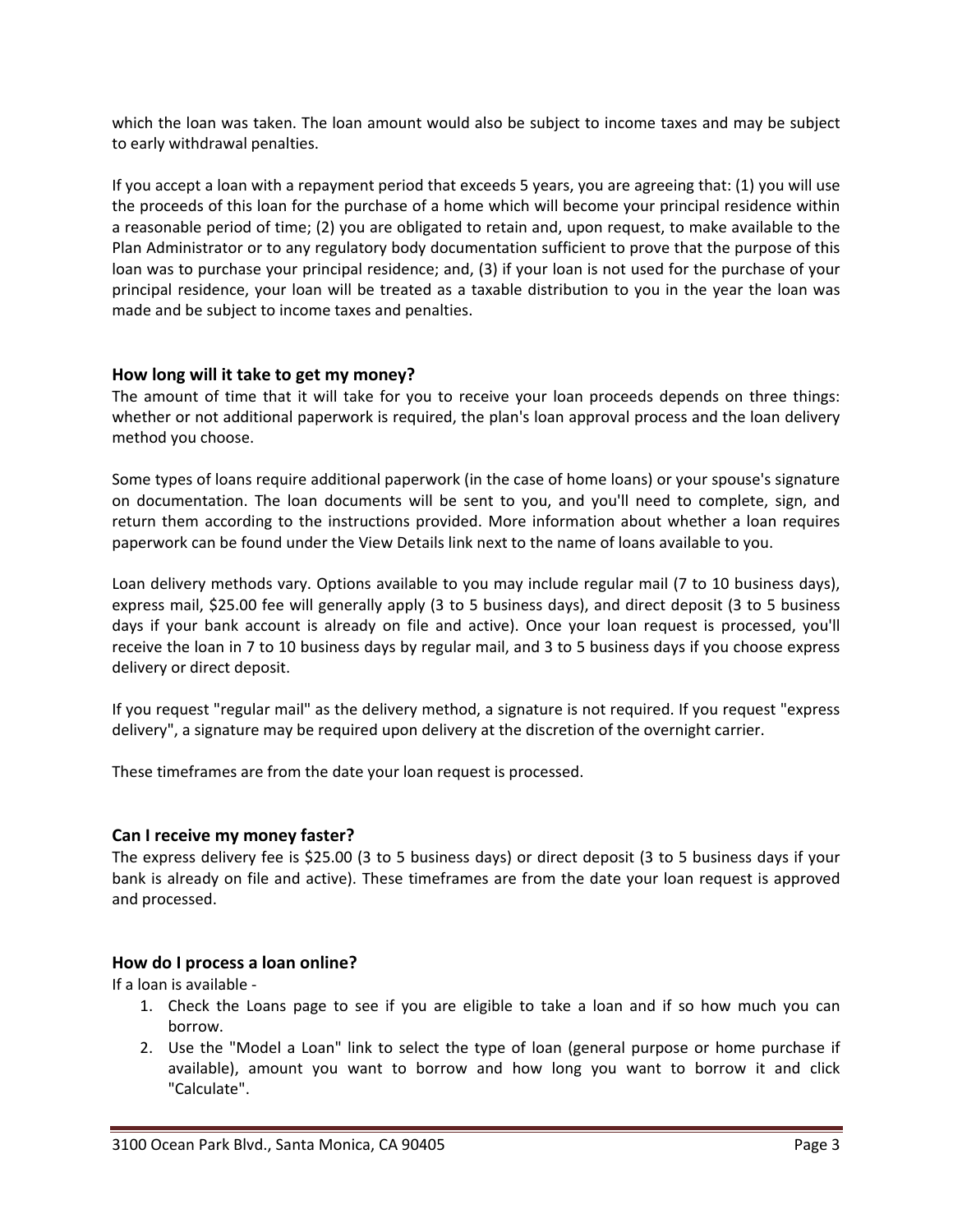- 3. You'll now be able to see a summary of the information on the loan you have modeled i.e. Amount, Length of Loan, Payment Amounts, Interest Rate, Fees, and Repayment Method.
- 4. You can either start the process of taking the Loan online with "Begin Loan Request", "Model Another Loan" using different amounts/terms, or "Return to the Loans" page.
- 5. If you choose to take the Loan you can start the process at any time by clicking "Request a Loan".
- 6. You must provide the amount and the term of the loan and then you will be able to review the payment amounts, interest rate, and fees and submit the request.
- 7. Your transaction will be processed based on the next market close and you will receive your check generally within 7 to 10 business days by regular mail, and 3 to 5 business days if you choose express delivery or direct deposit. Once your loan request is processed, you'll receive the loan in 7 to 10 business days by regular mail, and 3 to 5 business days if you choose express delivery or direct deposit.

## **How will taking this loan impact my credit score?**

There is no impact on your credit score. Loans taken from your workplace savings plan are not reported to credit bureaus.

## **How do I repay my loan?**

Your loan repayments will be deducted from your pay using after-tax dollars. If your employment status changes, you'll need to repay your loan in full immediately, or over time, depending upon your plan rules.

## **How do I get information about my loan proceeds?**

You can locate information from the Transaction History. Payment History will display payments made from your 401(k) plan account, including loan proceeds. If no status is provided the loan is still in process. Once the check is created and mailed, the status will be displayed.

## **When was my loan check mailed?**

To find out when your loan check was mailed, click Transaction History on the NetBenefits table of contents and then select Payment History from the list of options.

## **Is there a way to have my loan check reissued?**

If it has been more than 10 business days and you have not received your check or you have received your check but it is damaged, you can contact a Customer Services Associate to have the check reissued. You can confirm that your check has been mailed by going to the Transaction History>Payment History section in NetBenefits.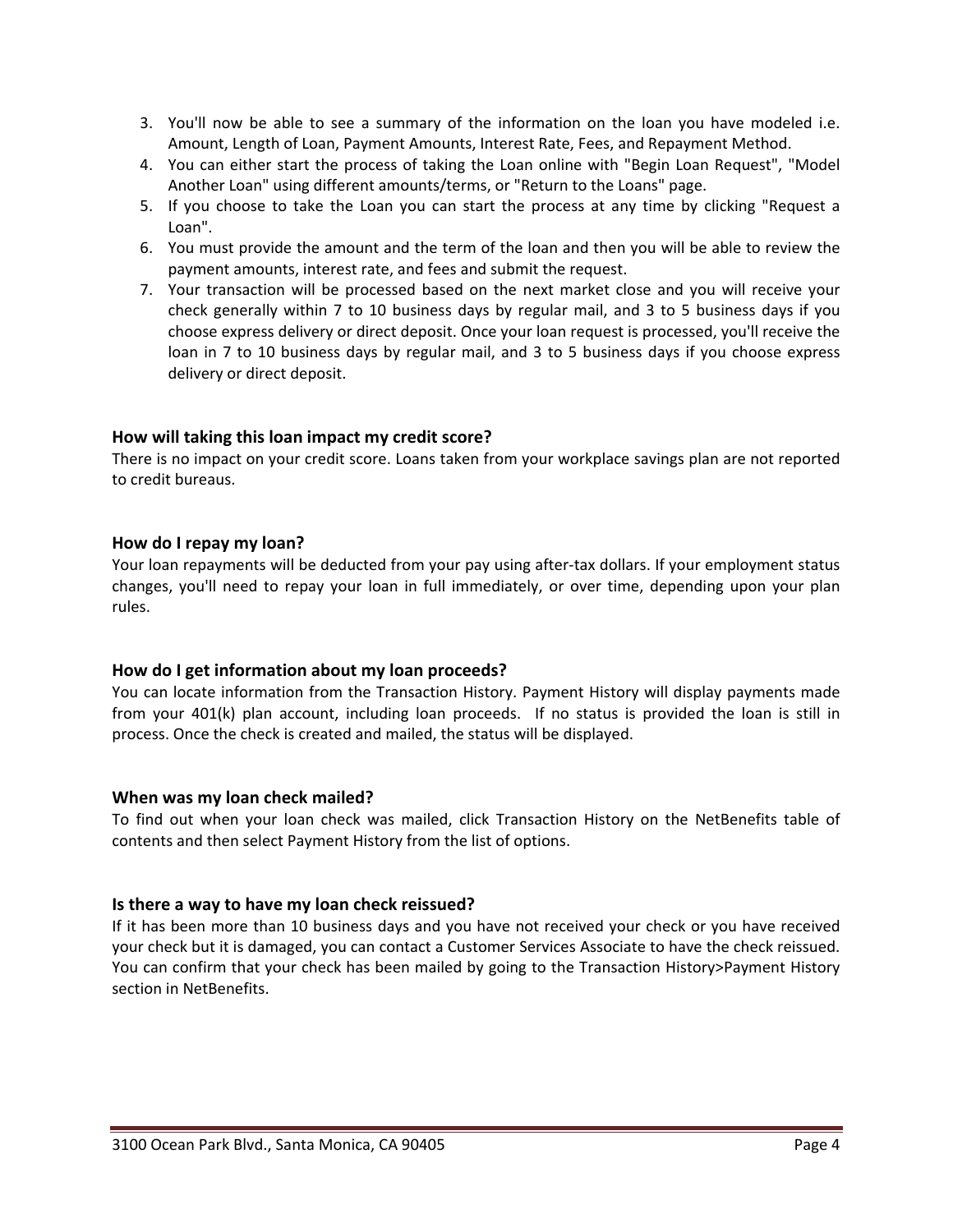## **What is the payoff amount and process for paying off my loan?**

If you would like to pay off your loan in full before the original loan term, look for the "Pay Off Loan" link on the Loans page in NetBenefits. Click Pay Off Loan to view your payoff amount and to find information about how to pay off your loan online.

Your payoff amount may include principal and interest. Please note – you may continue to see one or two payroll deductions even after you have sent your loan payoff amount. That's because the quoted payoff amount assumes that other payroll deductions are scheduled to occur before your full payoff is received. If you end up overpaying your loan, any excess will be refunded to you.

## **Why haven't my loan repayments started? When will payments start?**

Your loan payments will usually begin within two pay cycles of your loan processing date. If your loan has been processed, click the loan name to see an estimate of when your first payment will be taken.

## **Are the interest payments on loans from the plan tax deductible?**

Generally, no.

## **How soon can I take another loan? How much will be available?**

The amount you are allowed to borrow is determined by current IRS and DOL regulations and the plan provisions. Generally the maximum you can borrow is the lesser of 50% of your vested balance, or \$50,000 (minus your highest outstanding loan balance during the previous 12 months). Outstanding and previously defaulted loans with an outstanding balance can impact your available amount.

## **Can I take out a new loan once I pay off my existing loan?**

You can check the Loans Landing Page to see if a new loan is available to you.

## **Why don't I have a new loan available?**

Check the Loans Landing Page to see if loans may be available to you. Typically a new loan will not be available to you if you have taken the maximum number of loans allowed, if you have reached the maximum dollar amount in loans, or if you are within the 15 day waiting period before a new loan may be taken.

## **How many loans can I have outstanding at one time?**

You may have only 2 loans (only one for residential purpose) outstanding at any time.

## **Can I refinance or re‐amortize later?**

Refinancing, (which involves altering the terms (e.g., amount of the loan, or the loan interest rate ) of your loan once the loan is initiated), is generally not permitted.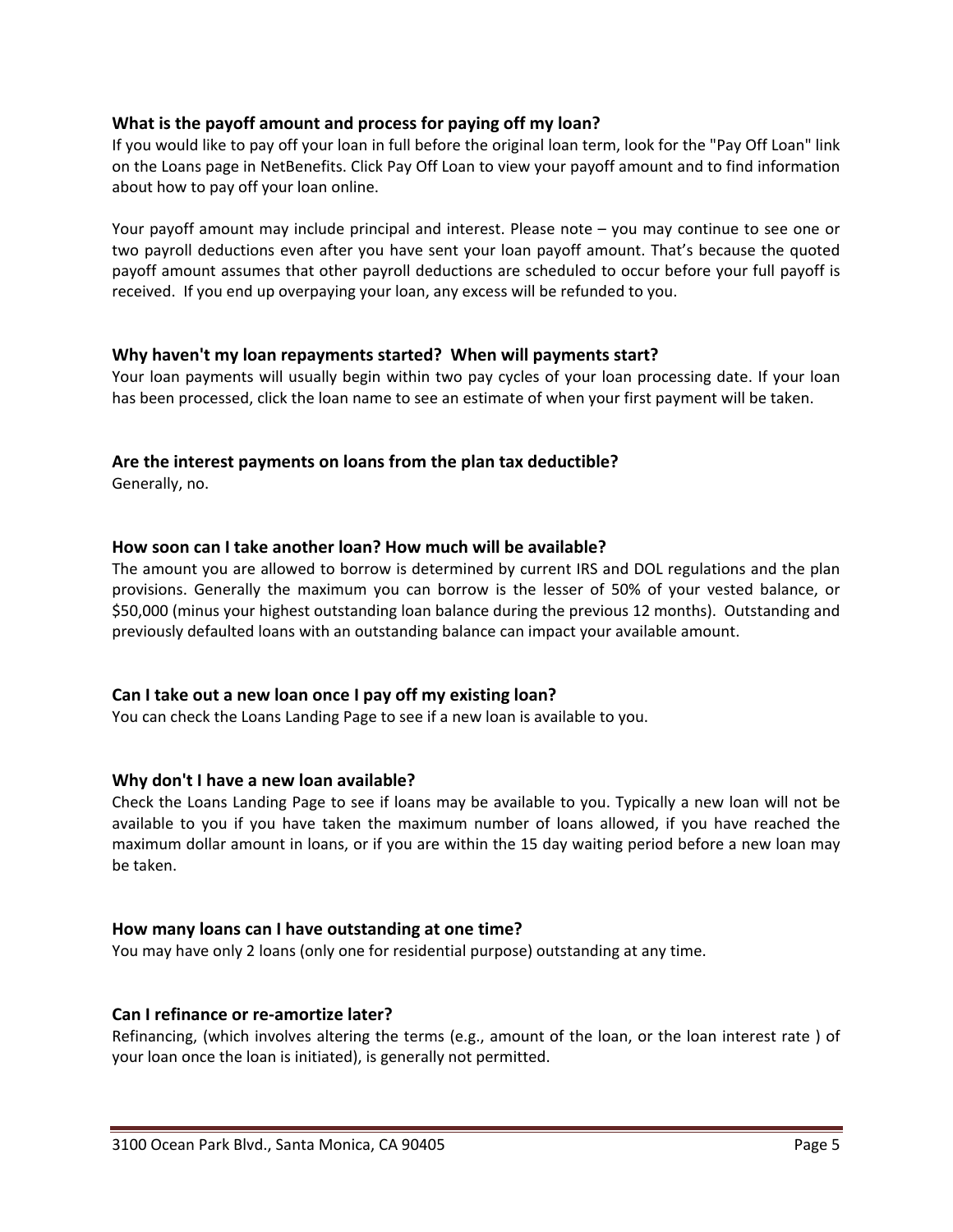There are limited circumstances when you may be able to re-amortize your loan. For instance, you may be able to re-amortize if you have a change in your payroll frequency, an unpaid leave of absence, or separation of service from Activision Blizzard.

## **What happens if I do not pay back my loan in a timely manner, in accordance with the terms of the loan?**

The outstanding loan balance will be considered a taxable distribution and in default. It will be subject to ordinary income taxes, and possibly a 10% early withdrawal penalty if you are younger than age 59 1/2.

## **If I default on my loan will it affect my credit score?**

There is no impact on your credit score. Loans taken from your workplace savings plan are not reported to credit bureaus. However, it will reduce the retirement benefits payable to you under the plan.

## **What happens if I leave Activision Blizzard?**

If your employment status changes, you can continue your scheduled payments by setting up an ACH payment schedule on NetBenefits®. You can also use ACH, cashier's checks or money orders to pay your loan in full. For assistance with setting up an ACH payment, please call Fidelity at 800‐835‐5095.

If you do not repay your loan within the terms of the loan, it will be considered a withdrawal and you'll have to pay taxes on the outstanding loan balance. In addition, if you are under age 59 1/2 you may have to pay a 10% early withdrawal penalty.

## **Why is there a 10 day wait period for address changes?**

The 10 day wait period protects you from unauthorized account activity. Fidelity will send address confirmations to both your old and new addresses so that your address change can be verified.

## **Why is there a remaining balance when my loan status is defaulted?**

Based on plan rules, you were not eligible for a withdrawal from your retirement plan at the time your loan default was processed. The defaulted loan amount has been reported to the IRS as a taxable distribution from your retirement plan, and the loan balance still remains outstanding. You may still pay off the balance of the loan if you so choose.

## **Why is the remaining balance different from the defaulted amount?**

At the time your loan defaulted, your 401(k) plan rules dictated that your maximum eligible withdrawal amount was less than the defaulted loan amount. The portion of the defaulted amount that was eligible to you as a withdrawal has been re‐characterized as a taxable distribution from your plan. The remaining loan default amount still appears as an outstanding loan. You may still pay off the outstanding balance of the loan if you so choose.